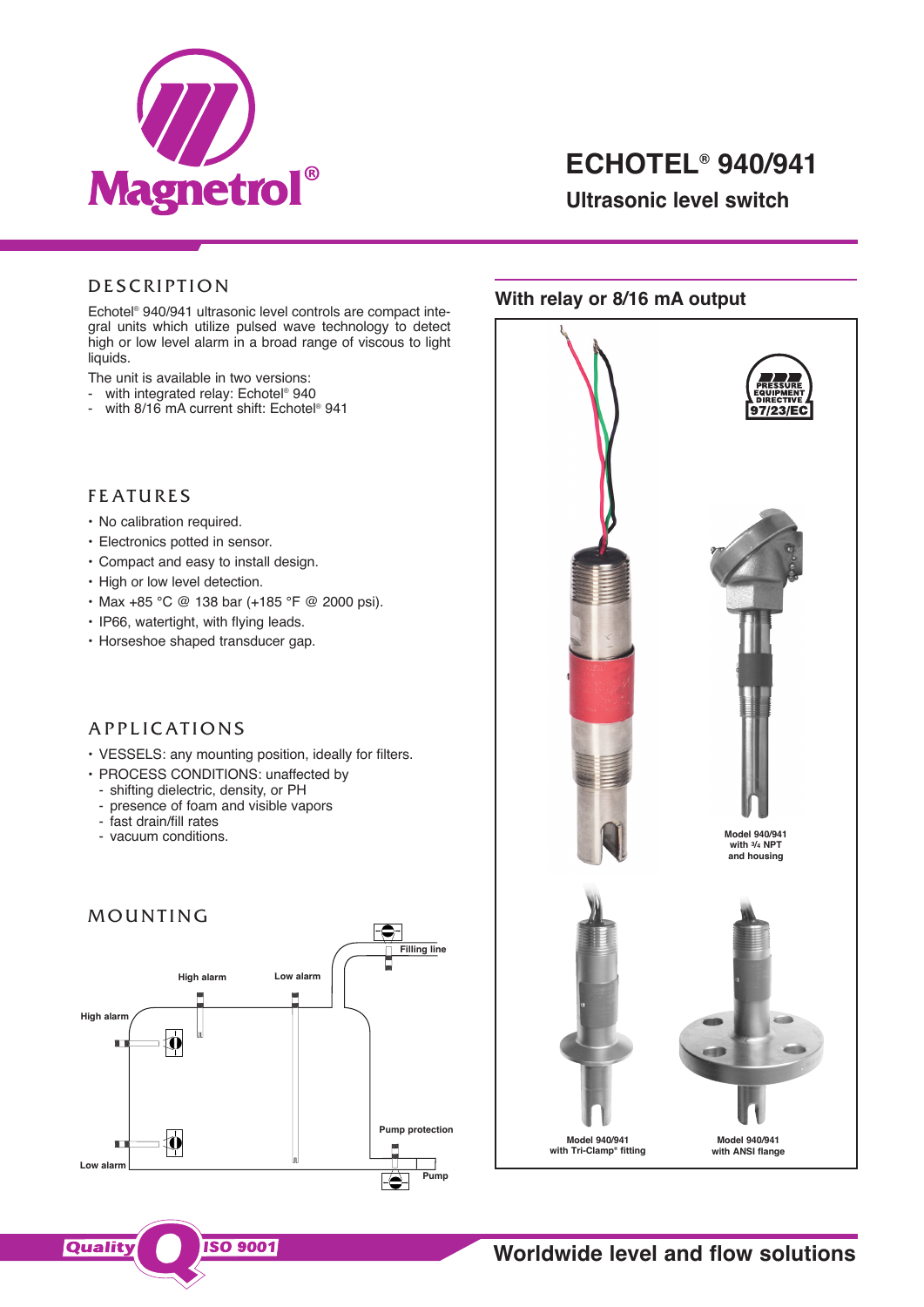## PRINCIPLE OF OPERATION

The Echotel ® 940/941 series operate on a two crystal pulsed or "transmit-receive" principle which applies a high frequency electronic burst to the transmit crystal. The signal is then converted into ultrasonic sound energy and transmitted across the sensing gap toward the receiver crystal. When there is air in the gap, the high frequency sound energy will be attenuated, thereby not allowing the energy to be received. When there is liquid in the gap, the sound energy will propagate across the gap and the output will indicate such a reception of the signal.



## SELECTION DATA

### **A complete measuring system consists of:**

1.One order code for electronics and transducer

2.OPTION: Standard cable length is 45 cm (18"). Specify cable length separately when a longer cable is required.

9 4 0 – N Echotel® 940 OEM switch with integrated 1 A SPDT relay

3.OPTION: **052-7012-002**: order code for Echotel 941 cast aluminium housing with terminal block, 3/4" NPT cable entry, IP 65 **052-7012-003**: order code for Echotel 940 cast aluminium housing with terminal block, 3/4" NPT cable entry, IP 65

### BASIC MODEL NUMBER

Ē

| 9<br>$4 1 - N$ |                                       | Echotel <sup>®</sup> 941 OEM switch with current shift output 8/16 mA            |  |  |  |  |
|----------------|---------------------------------------|----------------------------------------------------------------------------------|--|--|--|--|
|                |                                       |                                                                                  |  |  |  |  |
|                |                                       |                                                                                  |  |  |  |  |
|                |                                       |                                                                                  |  |  |  |  |
|                | PROCESS CONNECTION<br><b>Threaded</b> |                                                                                  |  |  |  |  |
|                | $11$ M                                | 3/4" NPT                                                                         |  |  |  |  |
|                | $1\,2$<br>M                           | 3/4" BSP (G 3/4")                                                                |  |  |  |  |
|                | 2 2 M                                 | 1" BSP (G 1")                                                                    |  |  |  |  |
|                | <b>ANSI Flanges</b>                   |                                                                                  |  |  |  |  |
|                | 2 3 M                                 | 1"<br>150 lbs ANSI RF                                                            |  |  |  |  |
|                | 3 <sub>3</sub><br>M                   | 1 1/2" 150 lbs ANSI RF                                                           |  |  |  |  |
|                | 4 3 M                                 | 2"<br>150 lbs ANSI RF                                                            |  |  |  |  |
|                | <b>Hygienic</b>                       |                                                                                  |  |  |  |  |
|                | 3 T M                                 | 11/2"<br>Tri-Clamp®                                                              |  |  |  |  |
|                | 4 T M                                 | 2 <sup>n</sup><br>Tri-Clamp <sup>®</sup>                                         |  |  |  |  |
|                |                                       |                                                                                  |  |  |  |  |
|                |                                       |                                                                                  |  |  |  |  |
|                |                                       |                                                                                  |  |  |  |  |
|                |                                       | ACTUATION LENGTH - Specify per cm (0.39") increment                              |  |  |  |  |
|                |                                       | Total insertion length = actuation length $+ 6$ mm (0.25")                       |  |  |  |  |
|                |                                       | $\mathbf{3}$<br>Minimum 3 cm $(1.2")$ – for all connections except BSP<br>$0\,0$ |  |  |  |  |
|                |                                       | $5\phantom{.0}$<br>Minimum 5 cm (2.0") - for 3/4" BSP (G 3/4")<br>0 <sub>0</sub> |  |  |  |  |
|                |                                       | Minimum 6 cm $(2.4")$ – for 1" BSP $(G 1")$<br>$0\quad0\quad6$                   |  |  |  |  |
|                |                                       | 250<br>Maximum 250 cm (98.4")                                                    |  |  |  |  |
|                |                                       |                                                                                  |  |  |  |  |
| 9 4            | M                                     | complete order code for Echotel 940/941                                          |  |  |  |  |
|                |                                       |                                                                                  |  |  |  |  |
|                |                                       | $\rightarrow$ X = product with a specific customer requirement                   |  |  |  |  |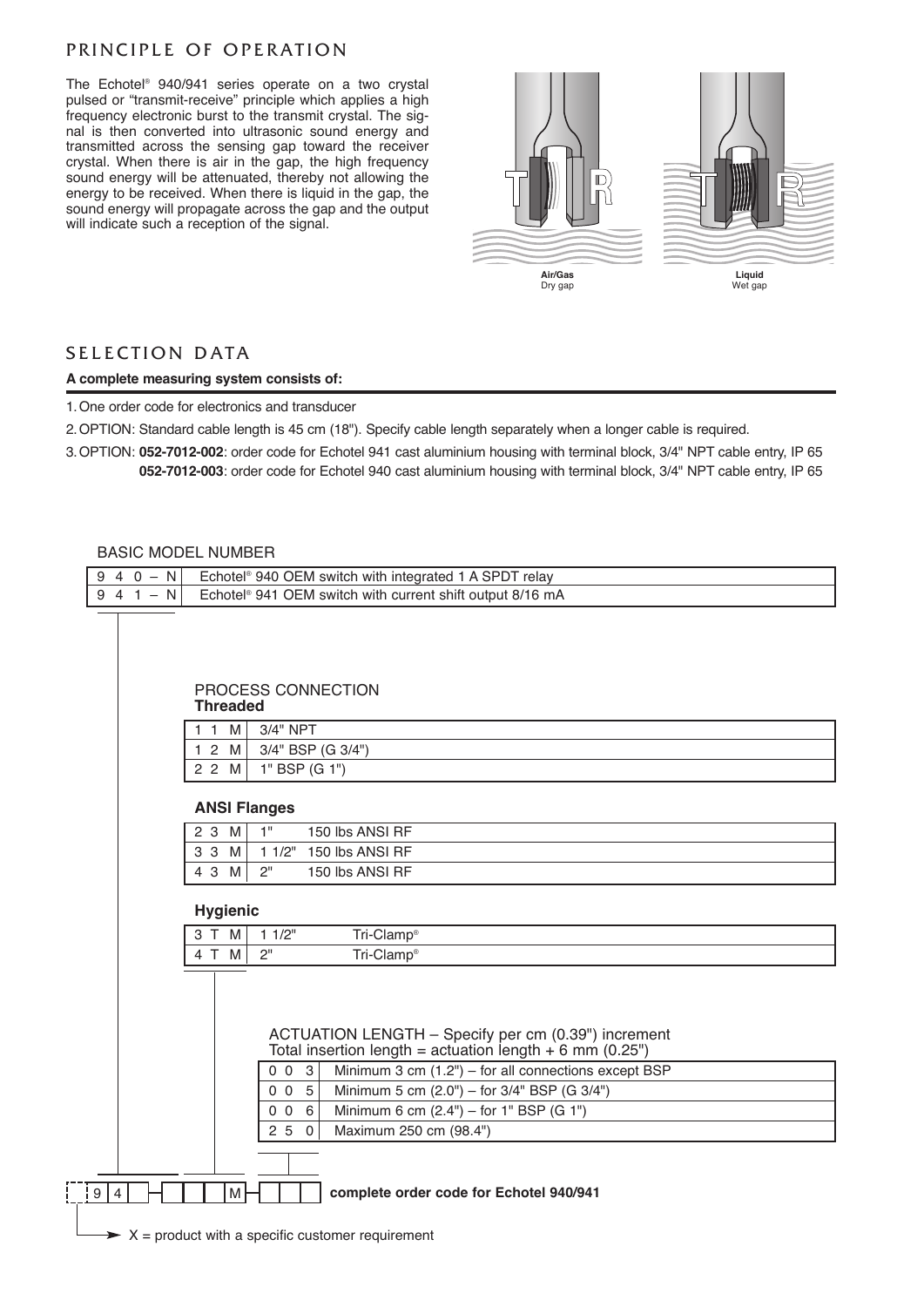## PERFORMANCE SPECIFICATIONS

| <b>Description</b>            | <b>Specification</b>                                                                        |
|-------------------------------|---------------------------------------------------------------------------------------------|
| Response time                 | 0.5 s typical                                                                               |
| Repeatability                 | $± 2$ mm (0.078")                                                                           |
| <b>Ambient Temperature</b>    | -40 °C up to +85 °C (-40 °F up to +185 °F)                                                  |
| Humidity                      | 0-99 %, non condensing                                                                      |
| Electromagnetic Compatibility | Meets CE requirements (EN-61326: 1997+A1+A2) and in compliance with<br>Directive 2014/32/EU |

## PHYSICAL/FUNCTIONAL SPECIFICATIONS

| <b>Description</b> |                      | <b>Specification</b>                                        |
|--------------------|----------------------|-------------------------------------------------------------|
| Input voltage      |                      | 12 - 35 V DC                                                |
| Power consumption  |                      | $< 1$ W                                                     |
| Signal output      | <b>Current Shift</b> | 8 mA $(\pm 1$ mA) - dry gap or 16 mA $(\pm 1$ mA) - wet gap |
|                    | Relay                | SPDT: 1 A @ 30 V DC                                         |
| Potted cable       |                      | 45 cm (18") flying leads of 18 AWG wires                    |
| Net Weight         |                      | 510 g (unit with 3/4" NPT transducer and shortest length)   |

## TRANSDUCER SPECIFICATIONS

| <b>Description</b>      | <b>Specification</b>                                                                                                                                                                                                             |
|-------------------------|----------------------------------------------------------------------------------------------------------------------------------------------------------------------------------------------------------------------------------|
| Material                | 316/316L SST (1.4401/1.4404)                                                                                                                                                                                                     |
| Mounting                | Threaded (NPT/BSP) - Flanged (ANSI) - Hygienic (Tri-Clamp®)                                                                                                                                                                      |
| Actuation length        | From 3 cm up to 250 cm (1.2" up to 98.4")                                                                                                                                                                                        |
| Operating process temp. | -40 °C up to +85 °C (-40 °F up to +185 °F)                                                                                                                                                                                       |
| Max pressure            | 103 bar @ +85 °C (1500 psi @ +185 °F) - transducer length > min. length<br>138 bar @ +85 °C (2000 psi @ +185 °F) - transducer length = min. length<br>Flanged models are downrated to the design pressure of the selected flange |

## ELECTRICAL WIRING

**Current shift 8/16 mA – 12 - 35 V DC**



**Relay version 1A SPDT @ 24 V DC**